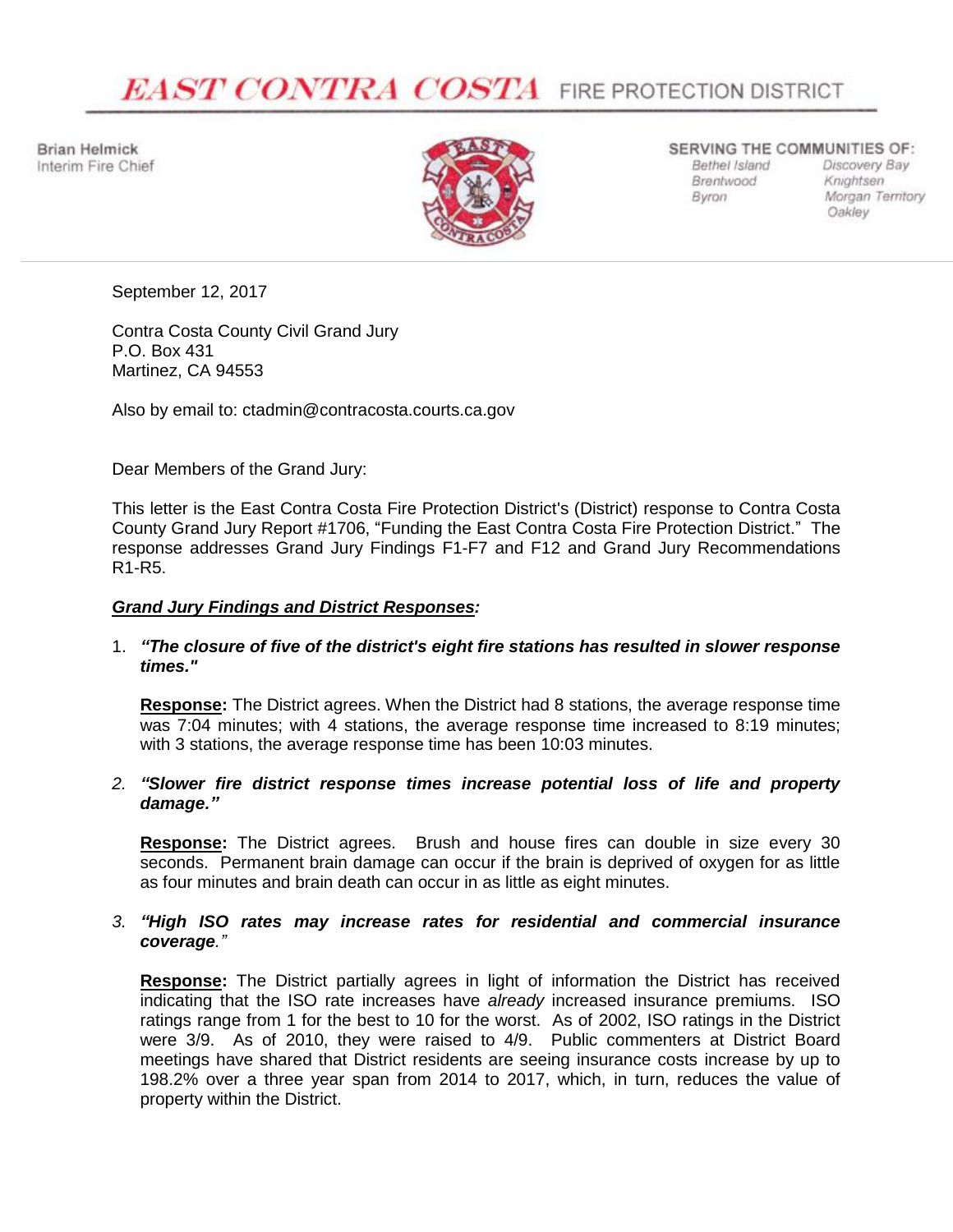## *4. "ECCFPD has been unsuccessful in finding sufficient funding to reopen closed fire stations."*

**Response:** The District partially agrees. The District has experienced some success in obtaining short-term funding (e.g., 1-2 years) to reopen closed stations, but has been unsuccessful in finding long-term, sustainable funding. One District parcel tax measure failed, one benefit assessment ballot proceeding failed, and most recently, the Cities of Brentwood and Oakley placed utility user taxes on the ballot, which could have funded fire and emergency response services. On a shorter term basis, the cities of Brentwood and Oakley, along with the County, contributed to reopen one station for up to one year, but that station closed again on July 1, 2017, when funding ran out.

# *5. "Three recent tax ballot measures that would have raised revenues for ECCFPD were rejected by the voters."*

**Response:** The District partially agrees. The second failed measure referred to in the report was a ballot proceeding to allow the District to impose a benefit assessment on properties with its jurisdiction. Benefit assessments are not taxes.

Also, as stated in response to Finding F4, the proposed, but unsuccessful, utility user taxes placed on the ballot for consideration by the voters of the Cities of Brentwood and Oakley were not District measures. However, both cities planned for resulting revenues partially to have funded fire and emergency response services.

## *6. "Revenue and Taxation Code § 99.02 provides for the voluntary transfer of property tax revenues from one local agency to another local agency."*

**Response:** The District partially agrees. While voluntary transfer or reallocation of property tax revenues is possible under Revenue and Taxation Code § 99.02, the Report and the finding fail to recognize or explain the restrictions placed on such a voluntary action. State law requires that the following four conditions be met before a voluntary transfer of property tax revenues can be implemented:

- a. The transferring agency must find that subject revenues are available for transfer;
- b. The transferring agency must find that the proposed transfer will not increase the ratio between the transferring agency's revenues generated by regulatory licenses, use charges, user fees, or assessments and revenues used to finance services provided by the transferring agency;
- c. The transferring agency must find that the transfer will not impair the transferring agency's ability to provide existing services; and
- d. Property tax revenues to school entities cannot be reduced. (Revenue and Taxation Code § 99.02(f).)

For the Grand Jury's reference, attached please find an April 29, 2016 memorandum prepared for the District by its Legal Counsel, entitled "Legal Analysis of Proposal to Receive Property Tax Revenue Transfers from Other Agencies in the ECCFPD Service Area."

Finally, the District already receives funds from the County under this state statute in one, limited situation arising from a detachment of a portion of the District's jurisdiction from the Byron Bethany Irrigation District (BBID).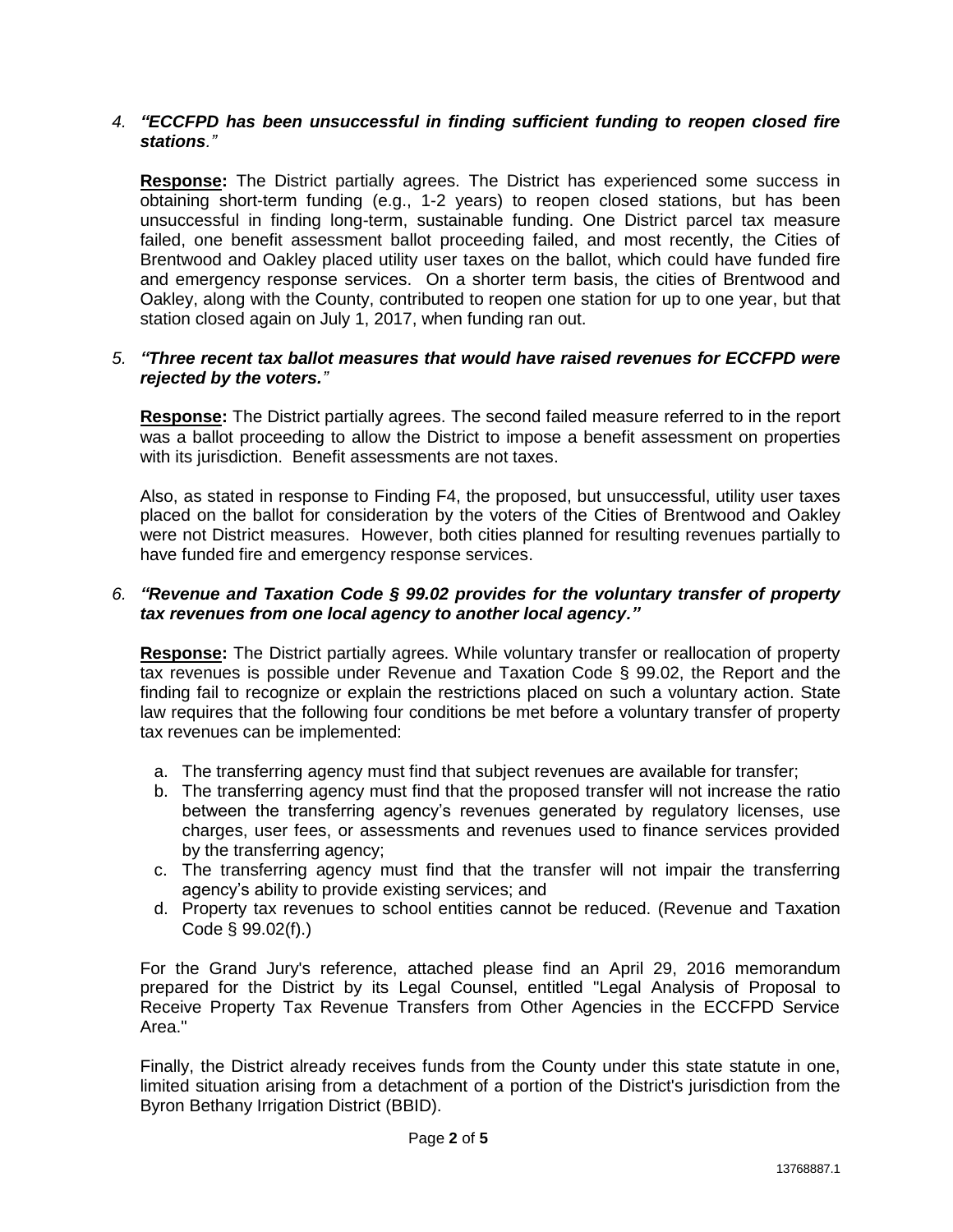#### *7. "Legislation, AB 898 and 899, introduced by Assembly Member Frazier proposes reallocating property tax increment funds from the East Bay Regional Park District to ECCFPD."*

**Response:** The District partially agrees. AB 898 proposed to require the County auditor to allocate ad valorem property tax revenues that would otherwise be allocated to the county's Educational Revenue Augmentation Fund from the East Bay Regional Park District to the East Contra Costa Fire Protection District. This bill would have limited the amount allocated pursuant to these provisions to \$10,500,000 per fiscal year. AB 899 proposed to provide for an election in Contra Costa County for the purpose of reallocating property tax revenues for fire protection services. Neither of the bills was subject to a hearing or vote of the policy committee in the house of origin (the Assembly), and the District understands that Assembly Member Frazier is not pursuing either bill at this time.

# *12. "ECCFPD accepted and implemented recommendations made by the Fire District Task Force."*

**Response:** The District agrees. The Fire District Task Force made five recommendations:

- The District was to commission and staff the Knightsen station with financial support from the cities of Brentwood and Oakley. This recommendation was accepted and implemented.
- The parties were to form a grass roots, community based group to educate the public on fire and medical response risks and requirements. This was implemented by the District along with the cities of Brentwood and Oakley.
- A consultant was to be engaged to explore the possibility of a 2016 ballot initiative to bring more funding for fire and medical response services in the District. The cities of Brentwood and Oakley opted to propose city taxes, rather than a more regional measure, in 2016.
- The parties were to consider including the following ideas in a potential 2016 ballot initiative: a) making the ECCFPD an independent district with an elected board, b) changing the District's name to make it clear it is not a "county" agency, and c) establishing a citizen's oversight committee to oversee implementation of changes as a result of a successful revenue measure.

The District placed Measure N on the ballot to transition to an elected Board. Measure N passed and the first elected Board will be elected in November of 2018.

The cities' utility user tax measures and companion advisory measures did not (and could not) address the other listed concepts.

 Finally, a master plan for the District was to be completed to address the service needs for current and future populations of the District. The District engaged Citygate Associates to perform a Standards of Cover and Headquarters Staffing Master Plan, which was completed in 2016. Where appropriate and financially feasible, the District has taken steps to implement recommendations in the study.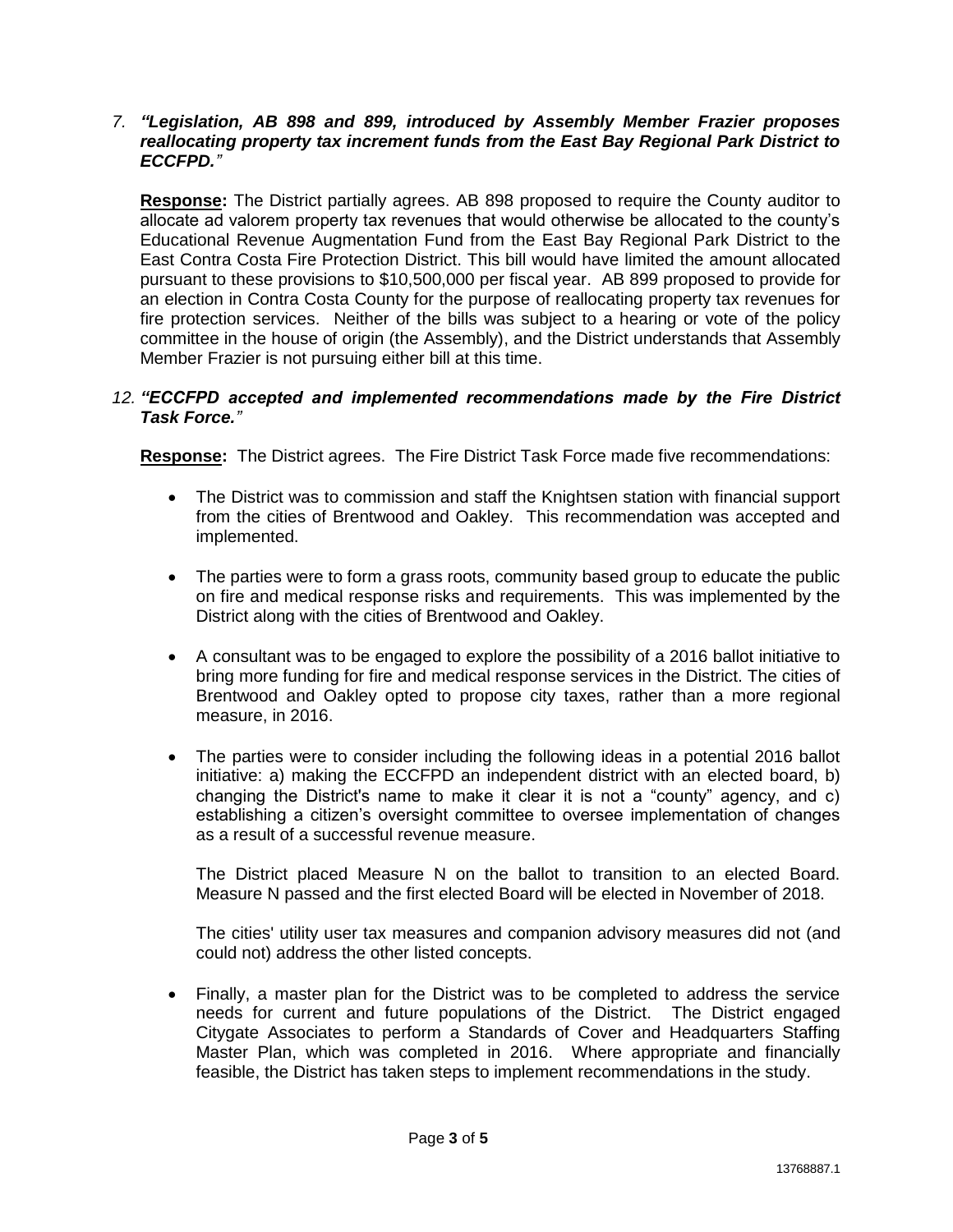# *Grand Jury Recommendations and District Responses:*

# 1. *"The ECCFPD Board should consider continuing to place tax measures on the ballot that would provide funding to reopen fire stations.*"

**Response:** This recommendation requires further analysis.

As quoted above, Finding F5 states that three past tax measure attempts have failed. This indicates that any additional funding measure will require significant analysis to determine its feasibility. The District plans to conduct several workshops with the Cities of Brentwood and Oakley, the County, and the unions representing District personnel in hopes of identifying potential funding options to support increased fire service. It is possible that this effort will generate a tax measure that the District will propose or support. It is anticipated that this effort could be completed within the next six months. In any case, significant polling would be necessary as identified below in response to Recommendation R2 before any measure could be appropriately framed and proposed.

# *2. "The ECCFPD Board should consider undertaking market research to better understand how to motivate potential voters to approve ballot measures that would raise funds to increase the number of operating fire stations."*

**Response:** This recommendation requires further analysis.

As noted above, significant effort is planned to identify possible funding options and directions for the District. Depending on the options identified, market research may be necessary as well. Should another tax measure be the preferred option developed by the District, market research is very likely to be undertaken. A time frame for this effort cannot be established at this time.

The District intends to undertake a strategic planning process starting within the next six months. The resulting plan may include identification of potential long-term funding options. After this process, the District will be in a position to determine whether a future ballot measure is feasible, and whether / what kind of market research might inform this conclusion.

The District notes that its ability to interface with potential voters through market research is limited under State law, especially once a decision is made to put a measure on the ballot.

# *3. "The ECCFPD Board should consider appointing a district-wide task force to research possible funding opportunities to benefit the fire district and make recommendations to the ECCFPD Board."*

**Response:** This recommendation requires further analysis. One multi-agency task force has already studied the District's funding problems and made recommendations, which the District has implemented as discussed above in response to Finding F12. Additionally, as noted in response to R3, above, the District is preparing to undertake strategic planning, which likely will include a workshopping process with the other governmental agencies to investigate options for additional funding. Should this process indicate another task force is needed, the District will consider forming another task force with a to-be-determined scope, goals, membership, etc.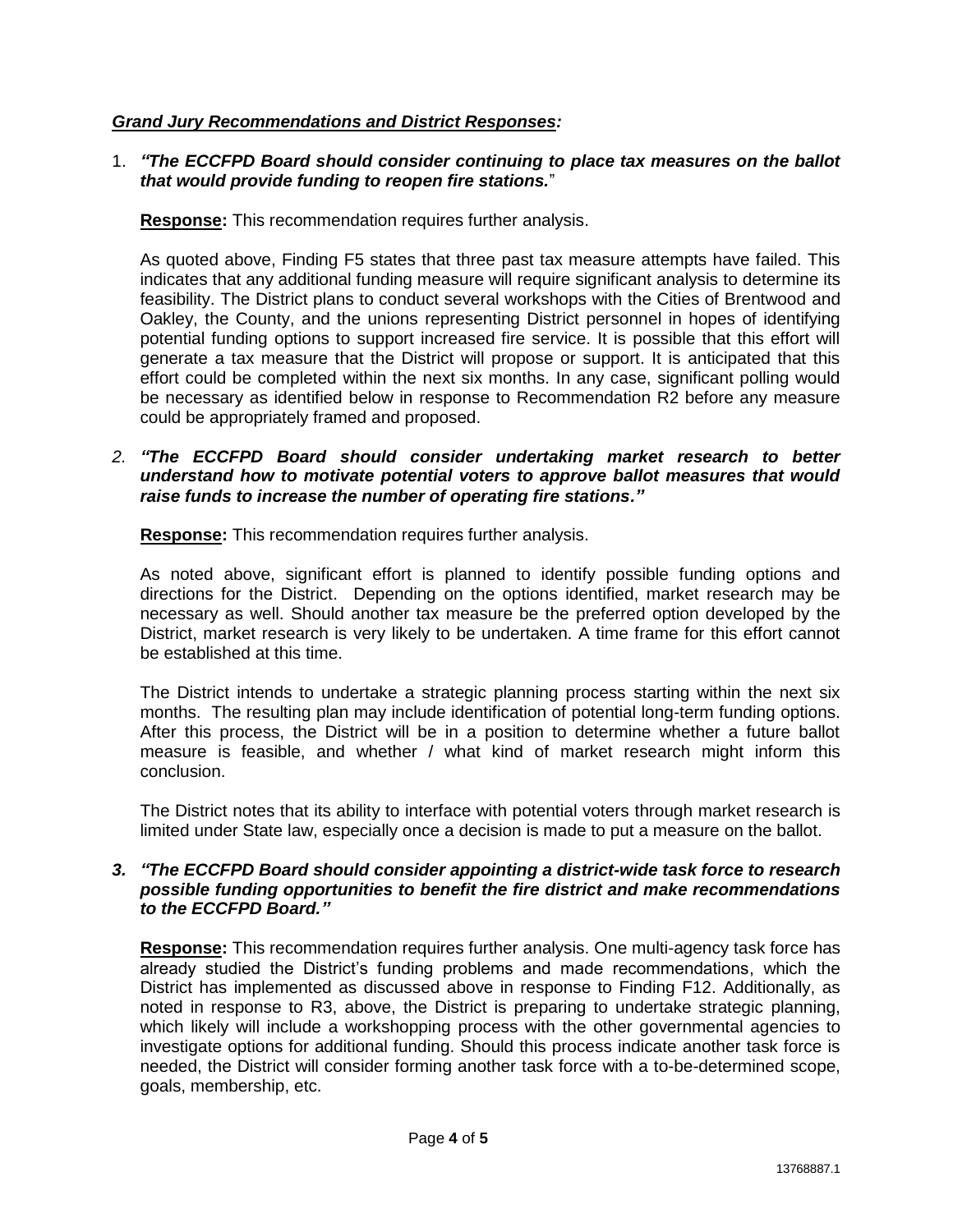#### *4. "The ECCFPD Board should consider supporting legislation to reallocate property tax revenues from one or more local agencies to ECCFPD."*

**Response:** This recommendation has not been implemented but will be considered by the District Board of Directors if and when the District's state representatives or other state legislators are prepared to move this idea forward. This could occur within six months, though it may take until further into the 2018 legislative session.

The District was aware of both 2017 legislative proposals (A.B. 898 and 899), addressed under Finding F7, above. District staff has kept the Board of Directors informed regarding the measures and has communicated with appropriate State legislators regarding these measures. The District understands that neither of the legislative proposals is moving forward at this time.

The District will continue to review and consider supporting any subsequent legislation proposed, and to be a resource to legislators with an interest in helping the District secure a long-term funding solution. However, the District cannot commit to supporting or opposing any particular bill in advance.

# *5. "The ECCFPD Board should consider negotiating with local agencies to voluntarily transfer a portion of their property tax to ECCFPD."*

**Response:** This recommendation has been implemented. It also remains the subject of ongoing consideration. The District has communicated with all local agencies in the District's jurisdiction that receive revenues from property taxes to gauge their level of support for voluntary reallocation. Other than the single BBID/County transaction, the District has not seen or heard of any agencies considering a property tax transfer. Furthermore, a significant number of the property-tax-supported agencies have indicated that they do *not* support this option. Though it may be legally feasible, indications thus far are that the idea likely is not realistic. Therefore, while the District acknowledges this option exists, the District does consider it to be reasonably available.

If the Grand Jury has additional questions or concerns, please contact me at [bhelmick@eccfpd.org](mailto:bhelmick@eccfpd.org) or 925-634-3400. Thank you for the opportunity to increase transparency into the District's funding challenges.

Sincerely,

Brian Helmick Interim Fire Chief

cc. East Contra Costa Fire Protection District Board of Directors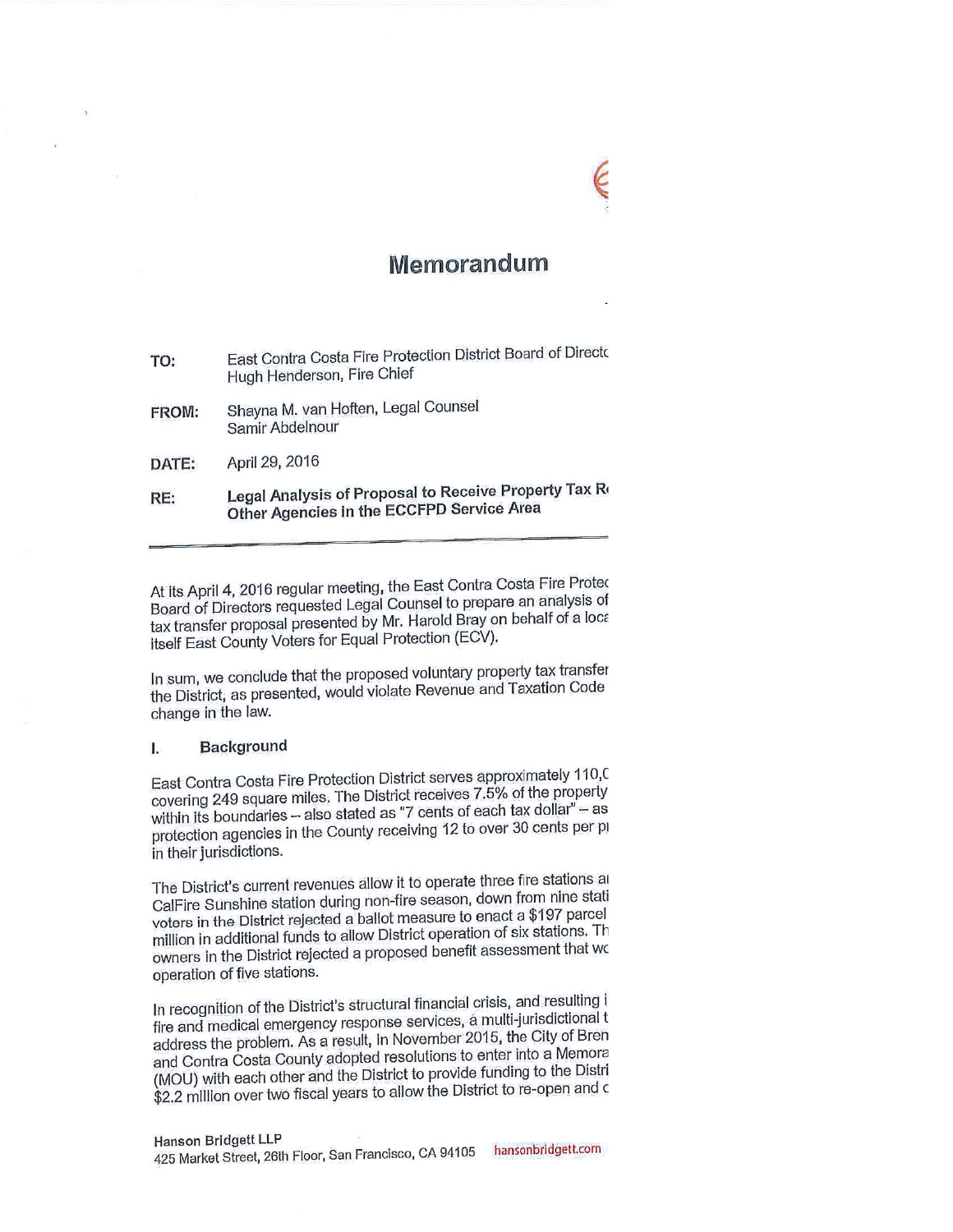#### ATTORNEY-CLIENT PRIVILEGED & CONFIDENTIAL

Memorandum To: East Contra Costa Fire Protection District Board of Directors Hugh Henderson, Fire Chief April 29, 2016 Page 2

through June 30, 2017, and to allow the taskforce members to engage outside expertise to assist with developing long-term funding solutions for the District, including through extensive public engagement. Long-term options may include increasing local taxes or assessments to create dedicated funding for fire protection and fire and medical emergency response in East Contra Costa County.

#### **ECV Proposal** II.

ECV has proposed a plan to raise \$7.8 million in additional revenue to the District through the voluntary transfer of property tax revenues from other public agencies (the "Plan"). ECV's Plan calls for all public entities within the District's boundaries to agree to transfer 5.2% of their property tax revenues to the District for 3 fiscal years or budget cycles. According to ECV, the Plan would generate sufficient revenue to allow the District to operate six fire stations, without raising taxes on District residents.

#### Law concerning property tax transfers

Under Revenue and Taxation Code section 99.02 (Section 99.02), a public agency may "transfer any portion of its property tax revenues that is allocable to one or more tax rate areas within the local agency to one or more other local agencies having the same tax rate area or tax rate areas." (Rev. & Tax. C. § 99.02(b).) However, there are four enumerated limitations on property tax transfers under Section 99.02, which require the transferring agency to make the following determinations:

(1) that revenues are available for the transfer;

(2) that the transfer will not increase the ratio between the transferring agency's revenues generated by regulatory licenses, use charges, user fees, or assessments and revenues used to finance services provided by the transferring agency;

(3) that the transfer will not impair the transferring agency's ability to provide existing services; and

(4) that property tax revenues to school entities will not be reduced. (Rev. & Tax. C. § 99.02(f).)

This means that the transferring agency, as a precursor to agreeing to the transfer, must declare that the lost property tax will not result in service cuts or in increased use charges, fees or assessments to offset the contemplated property tax transfer.

#### Legal concerns with ECV's short-term proposal

ECV's proposal presents significant legal concerns.

ECV's presentation materials regarding the Plan call for "equal participation by all public entities" in the property tax funding re-allocation proposal, including school districts. However, under current law, school districts would need to be excluded from the Plan to avoid running afoul of the limitation on transfers in Section 99.02(f)(4).